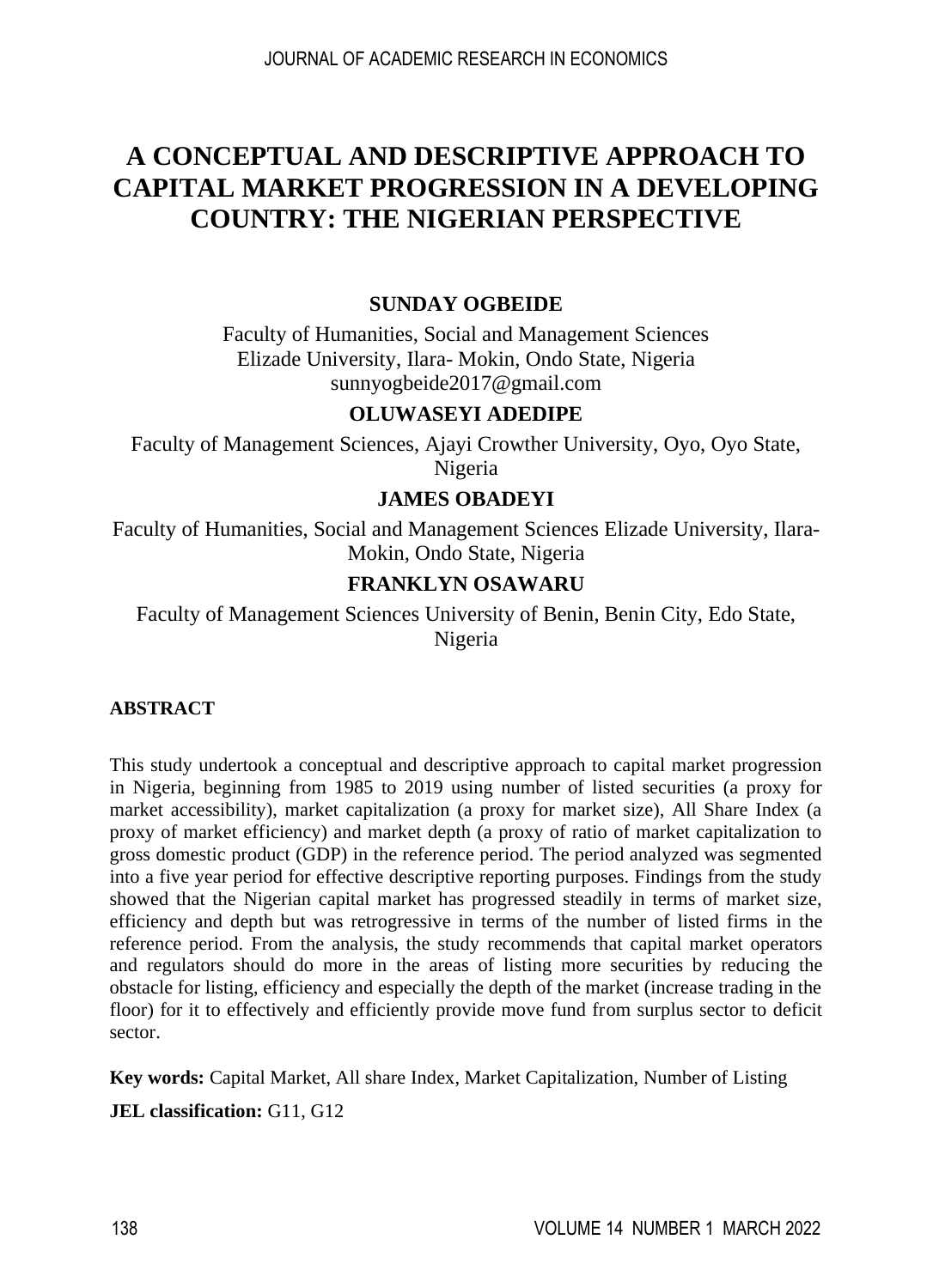# **1. INTRODUCTION**

Capital market is a segment of the financial market. It is the long arm of the financial market. The capital market is a market for medium and long term financial assets investments. It is the market for buying and selling of equity and debt instruments. Capital market channels savings and investment capital from suppliers of capital such as individual investors, government or corporate investors and users of long term funds which also include the governments, corporate organizations and individuals (Ogbeide & Osamwonyi, 2021). The capital market is a source of generating huge capital for investment, thereby promoting reduction of unemployment and the generation of economic outputs. Hence, it is commonly considered as the bedrock of growth and development of an economy. In the light of this, the importance of a capital market cannot be over emphasized given the nexus between capital accumulation, investment activities and real economic growth.

There are two segments of the capital market, namely, the primary market and the secondary market. In the primary market, stocks and bonds are sold directly to companies, potential and existing individual investors and institutional owners through underwriting (Ogbeide & Osamwonyi, 2021). The primary market is where securities are sold and bought for the first time through intermediaries in the capital market. Similarly, in the primary market, equities are sold for the first time to potential and existing investors by publicly quoted companies. Companies which are not quoted on the floor of the stock exchange cannot sell shares or bonds in the primary market directly to investors for the first time (Ogbeide  $\&$ Osamwonyi, 2021). Doing so will contravene the Securities and Exchange Commission (SEC) rules and regulations.

The secondary market is the market where existing securities such as shares, and bonds are sold and bought over the counter (OTC). In over – the – counter, buyers and sellers transact with each other not through the floor of a stock exchange, but through negotiations and unanimously agreed prices. The price at which the securities (shares and bonds) are bought over the counter may not be the same as the corresponding transactions on the floor of a recognized stock exchange (Ogbeide & Osamwonyi, 2021). In order words, in the secondary market, the buyers and sellers do agree upon the most competitive price based on constant contact through computers and other online channels with other market participants. The secondary market enables investors to easily sell their securities if they wish to do so. This why the marketability of securities is a very vital aspect of the capital market in that investors are more willing to buy stocks if they know that they could sell them as quick as possible if they wish to do so. Through this, the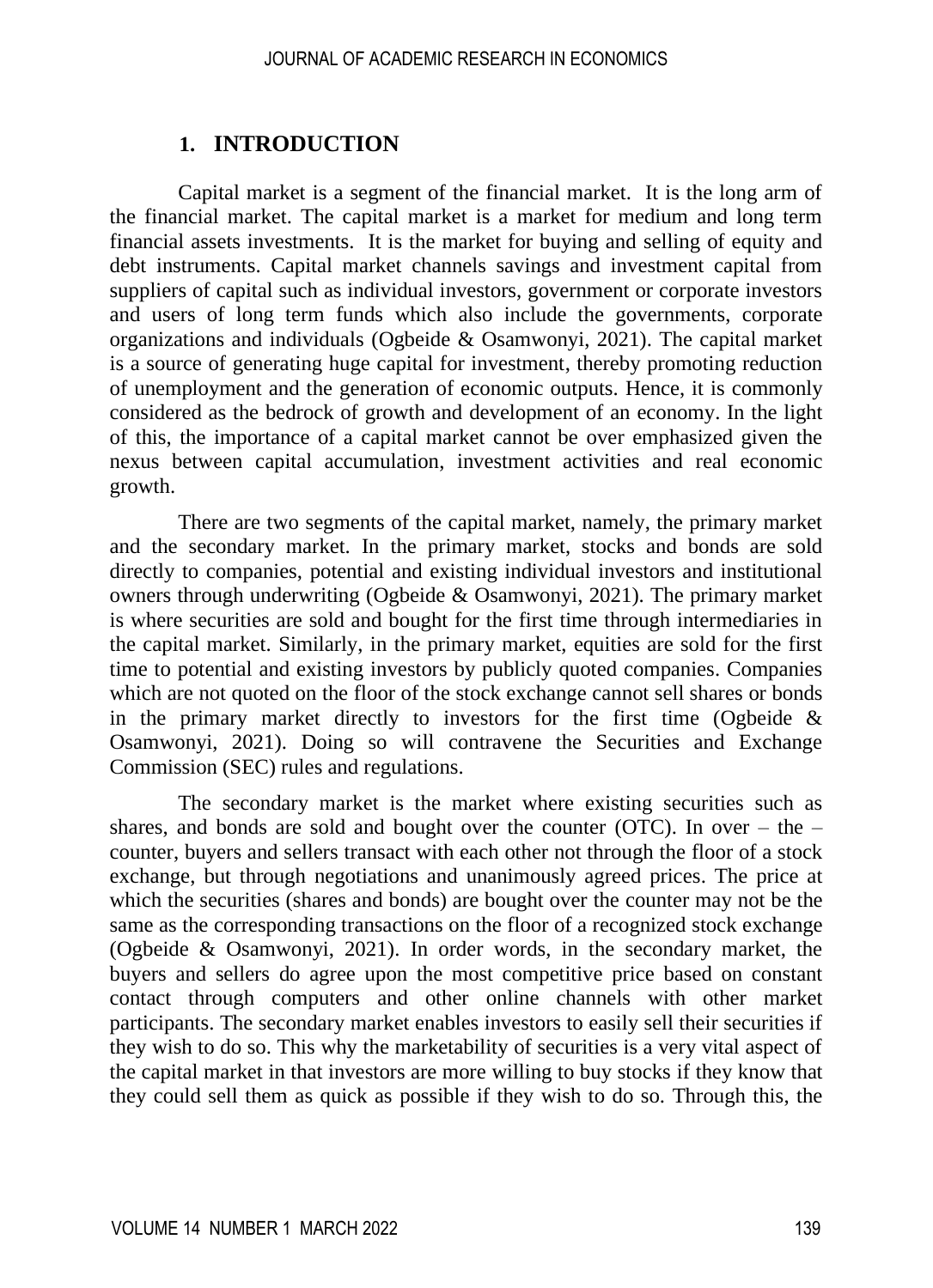capital market is said to facilitate liquidity trading of stocks (Onyema, 2012; Akpomudje, 2017).

Investments in the capital market commands certain benefits. For instance, investment in the capital market promotes divisibility**.** This connotes that an investor can choose to sell off part of his investments in the capital market and keep the other parts to trade with continually in the capital market (Isenmila, Eragbhe & Ogiedu, 2010). Investment in capital brings about confidentiality of investment (Isenmila, et al., 2010). Investment in the capital market enables investors to have a certain level of secrecy without anybody necessarily watching and having a full knowledge of the financial strength (Isenmila, et al., 2010). In other words, it is truly possible for an investor in the capital market to be a billionaire without anyone detecting it. In addition, investing in the capital market seeks to guarantees stable income to a large extent, assuming all other factors are held constant (Isenmila, et al., 2010). Investment in the capital market may guarantees stable income especially under favourable economic condition. For example, the market price of shares of a company can easily appreciate under a favourable economic outlook and good management of the company in question. This, therefore, enables an investor to make quick wealth if he/she/it has the objective of buy and hold. Investment in the capital market promotes liquidity: By liquidity, it means an investor can easily convert most capital market securities like shares and debentures to cash without bottlenecks (Osazee, 2011; Olisaemeka, 2009).

Given the attendant benefits derivable from capital market investments generally, the growth progression of the capital market in Nigeria appears low compared to the capital markets in other regions (NSE Strategy Department, 2013). For meaningful and sustainable economic growth, effective allocation of capital to enable businesses harness their human and material resources geared towards managing resources for optimal results is inevitable. Conventionally, whenever the capital market is thriving in an effective and efficient manner, there is probability that the economy will grow in a positive direction. Covertly, when funds are not provided to vital economic sectors, especially the real sector where demand is growing and which are capable of increasing production and productivity, the spate of growth and development of the economy tends to be retrogressive. Overtly, where the reverse is the case, the economy progresses. Over the years, the attention of prior researchers around the world, especially in developing countries such as Nigeria has always been on the determinants of capital market growth and development as well as the impact of capital market on economic growth of nations. There is lack of evidence based studies which have examined capital market progression in the Nigeria clime to the best of the knowledge of the researchers.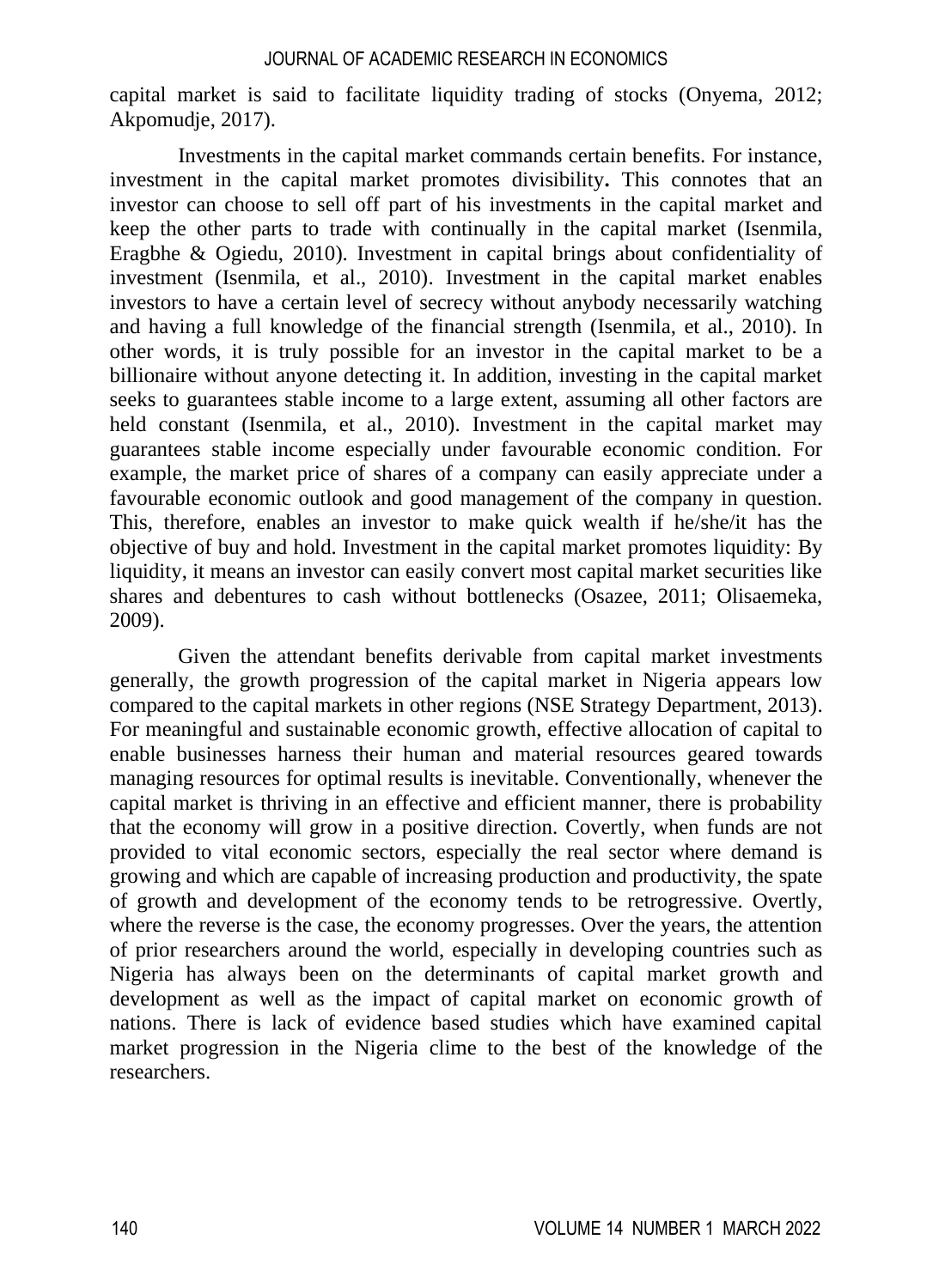Moreover, the capital market is indispensable in capital accumulation, source of medium and long term external financing, investments and promotion of the growth and development of an economy. Thus, the understanding of the growth of the capital market on a periodic basis is a necessary factor for a nation's economic acceleration, vibrancy, policy formulation by the government and regulators. In economics and finance literature, there are fewer or no studies which have descriptively analyzed and reported capital market progression, especially in a developing clime such as Nigeria. It is against this backdrop, this study seeks to analyze the progression of the Nigerian capital market using indices like market size, market depth, market efficiency and market accessibility. The specific objectives of the study are to analyze Nigerian capital market progression based on market capitalization index, determine Nigerian capital market efficiency progression using all share index as a measure; analyze Nigerian capital market depth progression using market capitalization to GDP ratio; investigate the Nigerian capital market accessibility progression using number of listed securities (NLS) under the period, 1985 to 2019.

### **1.1. INDICATORS OF CAPITAL MARKET PROGRESSION**

Capital market growth indicators are also referred to as securities market growth measures (Ogbeide & Osamwonyi, 2021). These indicators are variables that influence the size, activity/depth and liquidity of the capital market (Isenmila, 2017). Some of these indicators are market capitalization, all share index, value traded ratio and turnover ratio (Ogbeide & Osamwonyi, 2021). Market capitalization is the commonest important indicator of the size and performance of the capital market. Market capitalization is the aggregate number of shares issued in stock market, multiplied by their share prices. In other words, market capitalization is a function of a firm's aggregate number of issued and fully paid up and its current price. Market capitalization is also the sum of the market price of all securities listed in an exchange. Besides market capitalization, is market capitalization ratio which serves as a further measure of size of the securities market. Market capitalization ratio shows the relationship between total values of shares outstanding in the market to Gross Domestic Product (GDP) (Ogbeide & Osamwonyi, 2021). It is also the relationship between market capitalizations to the gross domestic product (GDP). It is a preferable measure of the size of the market than the market capitalization itself. Market capitalization ratio actually shows the contribution of the securities market to the economy. Another measure of securities market size is the total number of securities listed on the market (Babalola  $\&$ Adegbite, 2000).

All share index (ASI) reveals the trends and performance of the securities market. It serves as a barometer for determining upswings of prices in the securities market (Ogbeide & Osamwonyi, 2021). That is, the indicator is used to track the daily movement of prices of stocks listed in the securities market (Isenmila, 2017).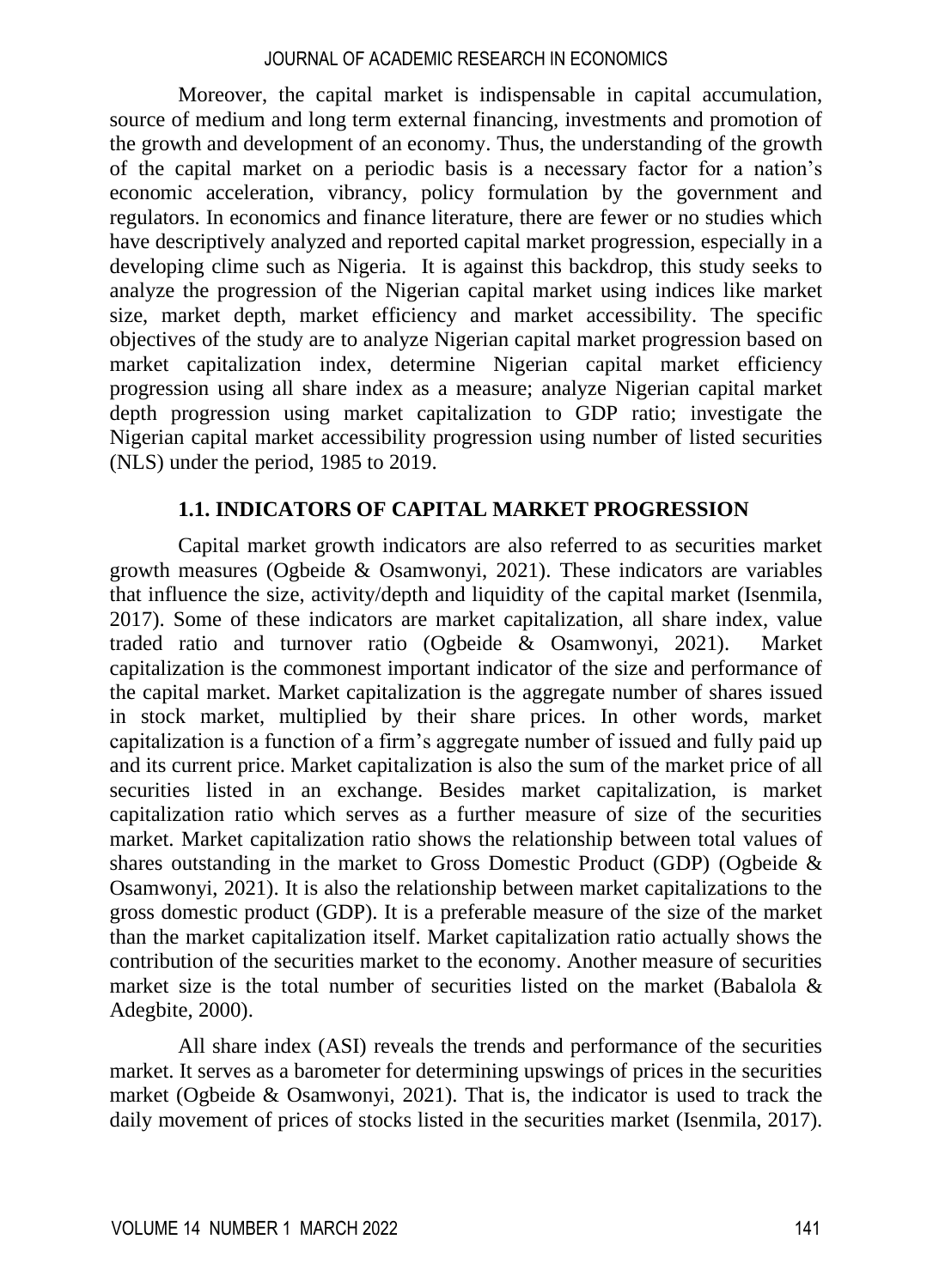The principal aim of All Share Index is to evaluate the mood of the securities market. It is an indicator of investors' confidence in the economy as often shown in their selling and buying activities. Thus, the more the selling and buying activities in the securities market due to huge volumes of shares exchange transaction, the better the progression of the capital market and performance of an economy.

Value Traded Ratio (VTR) reflects the total worth of shares traded on a stock exchange at a particular period of time, often expressed in money terms (Ogbeide & Osamwonyi, 2021). Value traded ratio shows securities market liquidity. Securities market liquidity is the ease with which securities (shares) can be converted into cash. Similarly, it implies the ability of firms and individuals to easily sell or buy securities in a security market. Value traded ratio expresses the relationship between total values traded to gross domestic product (GDP). In other words, value traded ratio is computed by dividing the total value of shares by GDP.

Turnover Ratio (TR) is another effective measure of liquidity in the securities market. It shows the value of securities transaction relative to the market size (Ogbeide & Osamwonyi, 2021); (Isenmila, 2017). Hence, it is calculated by dividing the value of shares traded by market capitalization. The higher the turnover ratio, the better it is for a security market. This is because a high turnover ratio is commonly assumed to be an effective pointer of very low transaction cost. A security market that is very active and yet has a large market capitalization often produce a very little turnover ratio.

# **1.2. FACTORS INFLUENCING CAPITAL MARKET GROWTH**

Several factors are responsible for the growth and deepening of the capital market, whether in developed or developing countries. Some of these factors according to Ogbeide and Osamwonyi (2021); Isenmila (2017) include:

- **Government Policies:** Over the years, the policies of successive regime of governments have been a major influencing factor of the securities (stock) market. In Nigeria for example, some policies developed to stimulate the growth of the securities market include the indigenization policy, privatization and commercialization programme policy as well as banks and insurance company recapitalization policy. These policies in one way or the other have contributed to the growth and stability of the securities market in Nigeria.
- **Foreign Cash Inflow:** In attempt to boost the securities market through encouragement of foreign investment in Nigeria, the Federal government had to abolish the legislation which earlier prevented foreign capital inflow. The reason for this is because of the adduced positive impact of foreign capital inflow on stock market.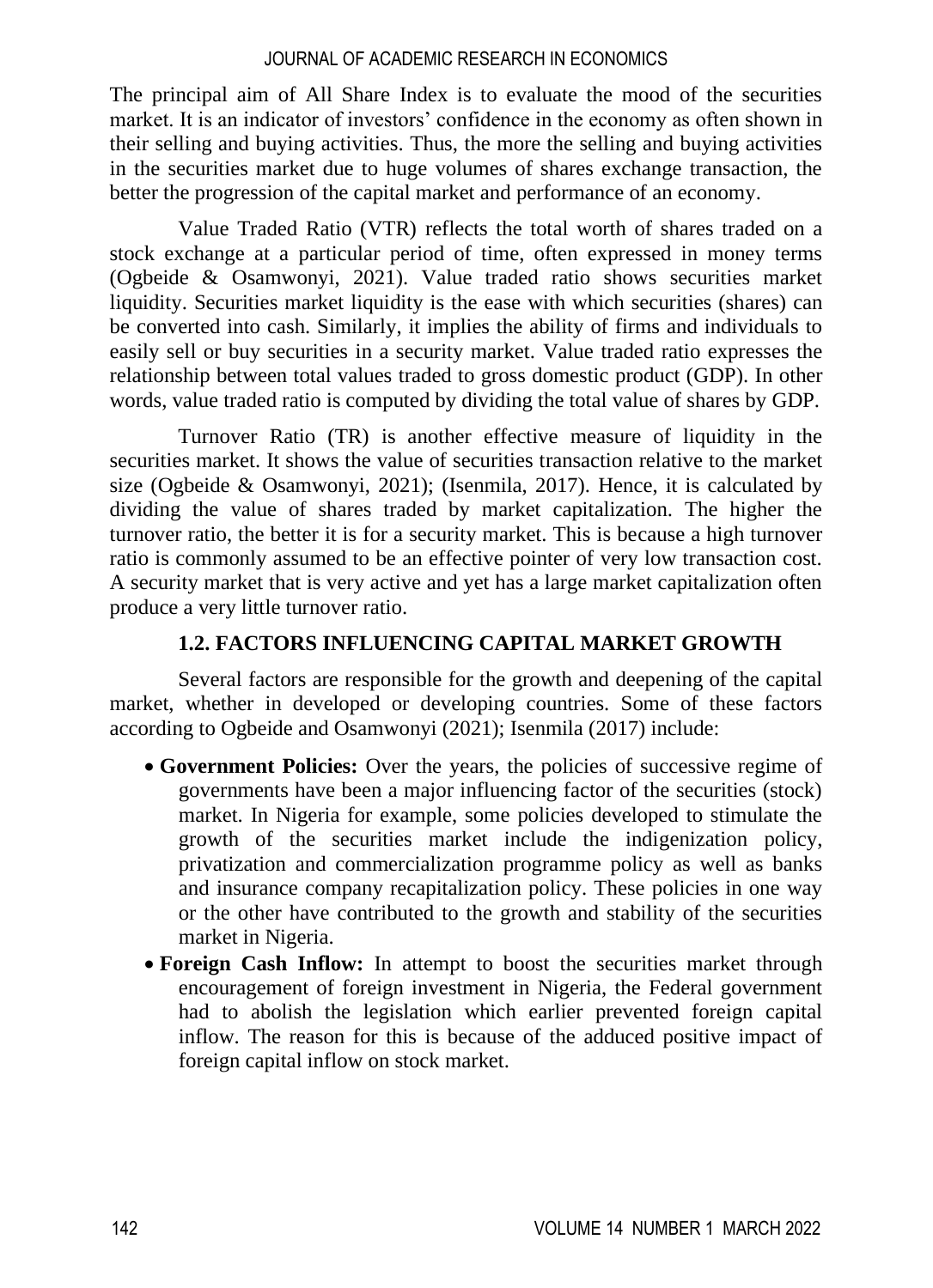• **Return on Investment:** Increasing return on investment do attracts investors to invest in a stock market. As the volume of investment transaction gets high, the stock market grows.

# **1.3 CONDITIONS NECESSARY FOR CAPITAL MARKET PROGRESSION**

Ogbeide and Osamwonyi (2021); Isenmila (2017) suggested some of the following factors as the conditions necessary for the progression of capital market generally:

• **Political Environment:** The stability in the political system of a country is a major prerequisite for the steady growth of a country's securities market. A country with a stable political environment always influences the confidence of both local and foreign investors to invest in such a country's securities market. A stable political environment helps to assure investors of safety of their investments both in the short- run and long run.

• **Good Corporate Governance:** Good corporate governance is fundamental to securities market growth and development. The quality of corporate governance in securities market is a necessary condition to attracting investors from local and international climes to invest in stocks of firms in different sectors of a country's economy. Weak corporate governance practices discourage investments in the securities market. No rational investor will be interested in parting away hard earned resources to invest in a stock market where legal framework, governance code of best practices, trading processes, rules and regulations are significantly undermined.

• **Effective Fiscal and Monetary Policies:** Effective fiscal and monetary policies are an unavoidable condition in the promotion of savings and investment towards ensuring economic wellbeing of a nation. For example, individual and corporate investors are easily motivated to invest in securities market where there are less risky assets and high liquidity. Fiscal policies are put in place by the government to ensure cost of taxation and rate of inflation is low, capital project investments are encouraged. Effective monetary policies seek to influence low interest rate and promote financial intermediation and investment climate in a country. Similarly, investors are likely to float bond security in the capital market where inflation rate is low. Equity investors will invest in stocks of firms if the inflation rate is low, withholding tax is low and capital gain is high. These in turn enhance the development of small and large companies, which may translate to listing of these firms either in the second tier security market or first-tier securities market. The more firms are listed in the securities market, occasioned by the influence of an effective monetary and fiscal policy, the higher the growth and deepening of the securities market.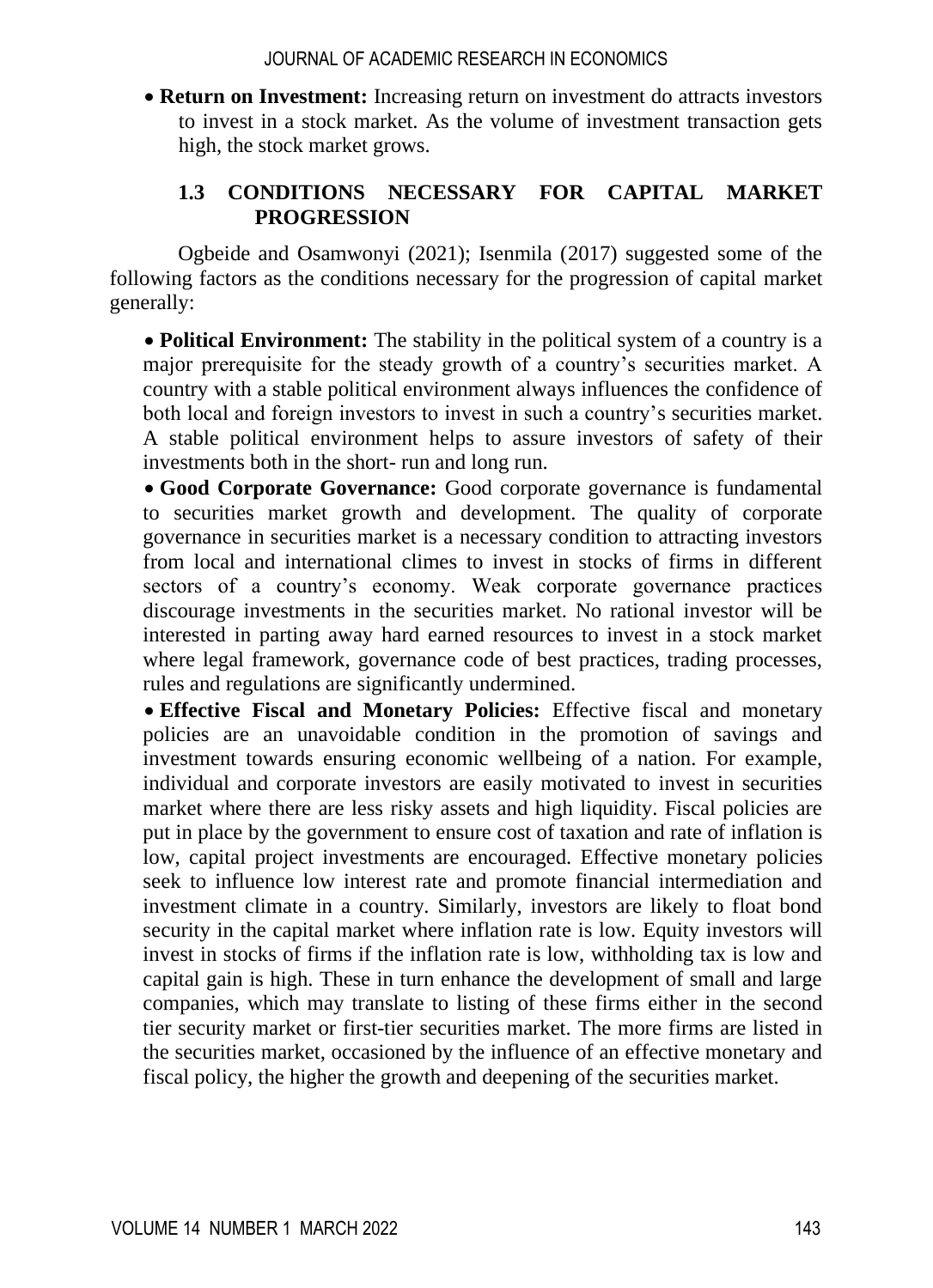• **Institutional Environment:** Equity and bond markets function well when there is an effective system which enhances intermediaries such as brokers, dealers and under writers. Effective institutional framework is a prerequisite to ensuring good infrastructure for efficient communication, pricing of stocks of firms, marketing of securities, delivery and settlements. In the same vein, a robust communication structure eases flow of information between buyers and sellers towards promoting confidence among members of the general public about such securities market.

• **Legal and Regulatory Environments:** The main aim of regulation of investment environment is to protect investors and enhance their confidence in the securities market. Securities market regulators are constantly amending and coming up with new laws to protect and control market participants, state the necessary procedures for allowing firms' listing and stock price quotation in the securities market. Regulators also regulate the security market towards promoting its growth. They commonly do this by providing sufficient rules and regulations for brokers, underwriters and other operators of the equity and bond markets. In a nutshell, legal and regulatory environments are carried out by securities market, principally for the purpose of minimizing market frictions.

• **Liquidity:** A security market where investors buy securities and sell them quickly with very little or no risk or market friction tends to easily experiences growth and development. Local and foreign investors often invest in securities market where they know that they can easily hold baskets of portfolio with optimal diversification.

• **Relative Macroeconomic Stability:** Macroeconomic factors such as inflation rate, interest rate, exchange rate, political instability, worsening corruption, amongst others are very unhealthy to the growth and deepening of securities market. For example, when there is persistent fluctuation and unpredictability of inflation, the growth and development of securities market is unlikely. Most often, local and foreign investors are attracted to invest in securities market of a country where inflation rate is very low, interest rates are little and exchange rate is relatively stable.

# **1.4 CHALLENGES OF THE NIGERIAN CAPITAL MARKET**

According to Olisaemeka (2009), Osazee (2011); Oluwatosin, Adekanye and Yusuf (2013), some of the challenges of Nigerian capital market are global phenomenon, pull-out of various foreign investors; lack of infrastructure and high production costs; avalanche of private placement offers and *regulatory inconsistencies and pronouncements*. The present seeming collapse of the world economy occasioned by COVID-19 pandemic has not excused Nigeria as a nation. Many stock markets of countries, from USA to Britain, from China to Japan, Russia, France and others are in serious trouble since the pandemic. The world is indeed a global village and the interrelatedness of world economies is very evident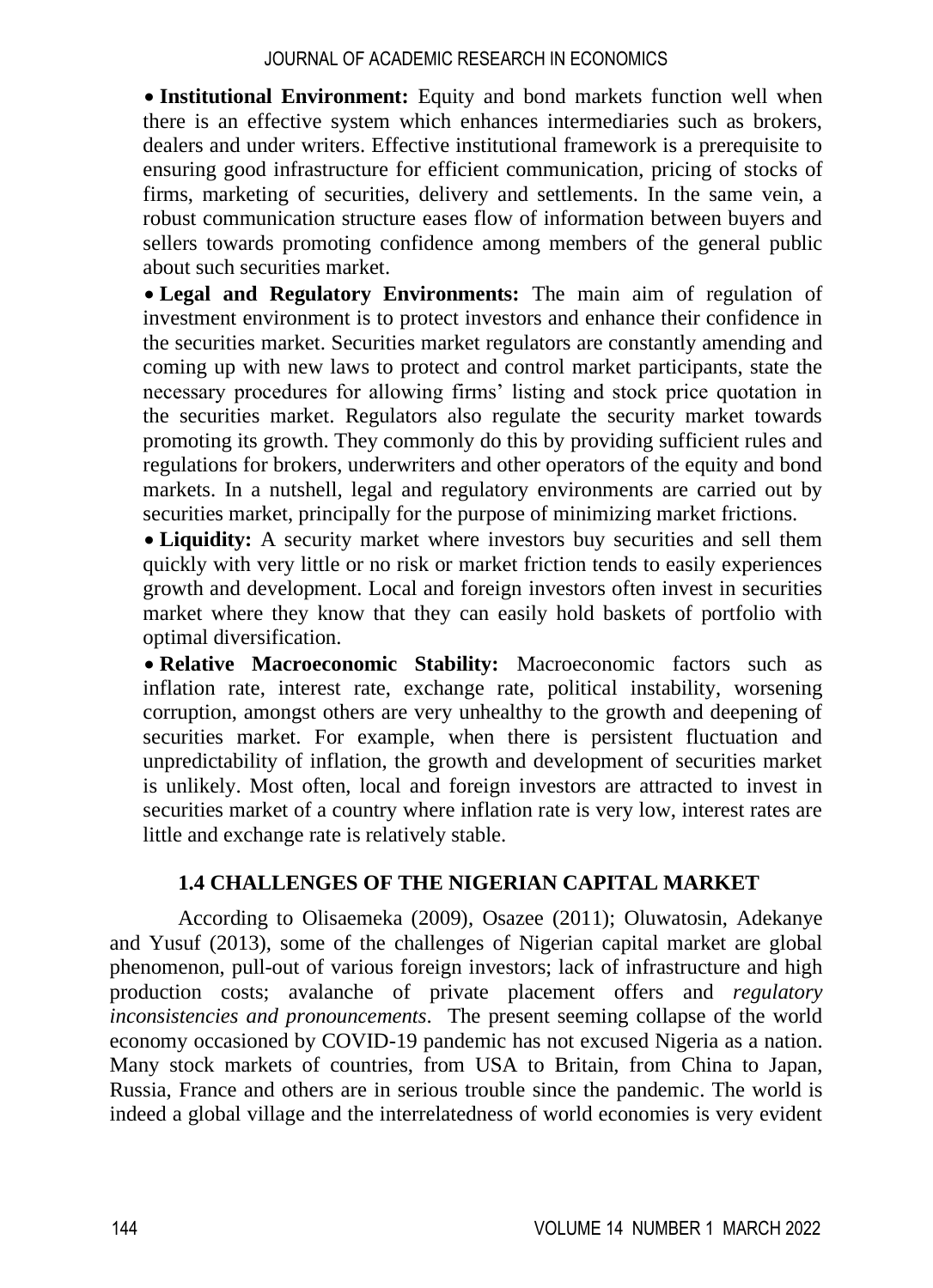that any development in any part of the world affects other parts as well. Consequently, the Nigerian capital market is not insulated from this global malignant cancer.

Pull-out of various foreign investors is a major factor which has contributed to the continuous fall of the Nigerian stock market (Olisaemeka, 2009). Many foreign investors that already have troubles in their home economies have pulled out of the Nigerian stock market leading to dumping of shares beyond the ability of domestic investors to contain. Supply of equities has, in consequence of this, overwhelmed demand, leading to price fall. The cost of doing business is high in Nigeria. For example, basic infrastructures like good roads, power supply are lacking, leading to high cost of doing businesses. Many quoted companies such as Dunlop Nigeria Plc and Michelin Nigeria limited have closed down shops due to the increasing cost of doing business in the Nigeria clime. Most of the textile industries have also stopped production, leading to the crash of their share prices. The shares of Dunlop Nigeria Plc that sold above N6 per share a few months ago now trade below N0.6 per share. Evidently, high production costs reduce profitability or increase loses which also impact negatively on the share prices.

Avalanche of private placement offers is a critical challenge to the growth of the Nigerian capital market. A number of private companies did private placement of their shares at lower prices in a bid to seek quotation of their shares at higher values on the Nigerian Stock Exchange, thus making such private placements very attractive(Olisaemeka, 2009); (Ewah, Esang & Bassey, 2009). This development lured investors to dispose or dump their shares in the secondary market, purchase the private placements and dispose of same immediately after their listing on the Stock Exchange at higher prices (Osazee 2011). The Nigerian capital market thus became a battleground as private companies were falling on each other through avalanche of offers. The regulating bodies were impotent as the Investment and Securities Act, 2007, does not place private companies under their control. There has been regulating inconsistencies and pronouncements by regulatory bodies of the Nigerian capital market over time (Oluwatosin, et al. 2013)*.* The apex regulator of the Nigerian stock market such as the Securities and Exchange Commission, prior to the crash of the market had alleged publicly that stock market prices were being manipulated and it announced that it was probing some quoted companies. This contributed to the crash of the market. Unfortunately, till date, not much has been heard of the outcome of the SEC investigation that transmitted shockwaves down the spines of investors.

### **1.5 EMPIRICAL REVIEW**

There are several studies which have examined capital market progression, growth and development in various climes with divergent findings. For example, Adesanya, Adediji and Okenna (2020) investigated stock exchange market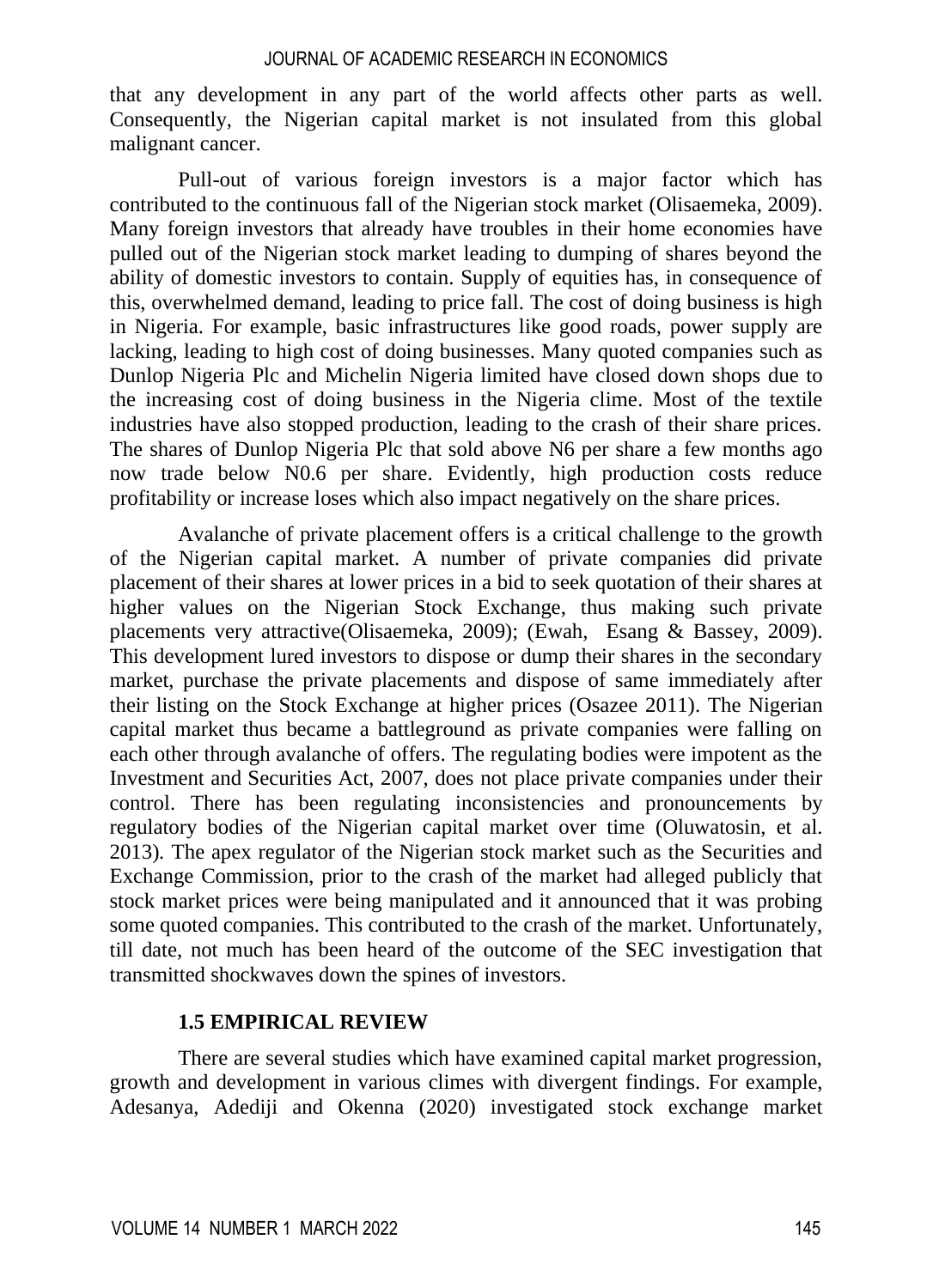activities and economic progression in Nigeria. The study employs multiple regressions as a technique to measure the effect of stock exchange market progression on the Nigerian economy. The Secondary data used were market capitalization (CAP), all share index (ALLSHARE) and total volume of transaction (TNOV) sourced from the Central Bank of Nigeria (CBN) statistical bulletin, 2019. The technique of data analysis used was the ordinary least square (OLS) multivariate regression method of estimation. Findings reveals that the market capitalization (CAP) had a positive relationship with GDP, with the relationship being statistically insignificant. ALLSHARE has a positive and significant relationship with GDP. TNOV has a positive and significant relationship with GDP. Therefore, it was recommended that Government should help to restore confidence to the market through regulatory authorities which will portray transparency, fair trading transactions and dealing in the stock exchange and consequently improve economic development. The authors recommended that SEC and NSE should put a very good advocacy programme in place to encourage and awaken Nigerians' interest in the capital market as this will boost local participation in the market and as well enable local investors to absorb shares offloaded by foreign investors any time there was perceived economic instability.

Ubesie, Nwanekpe and Ejilibe (2020) studied the impact of capital market on economic growth in Nigeria. The study employed the ordinary least square method (OLS) to analyze the time series data. The result of the findings show that all the variables of interest were significant in explaining the behavior of capital market on the growth of Nigeria Economy except Labour force. Onuora (2019) examined the effect of capital market on economic growth of Nigeria as case study covering a period of 2001 – 2017. The study used time series data in order to capture capital market revenue covering the period under review. The study employed ordinary least squares regression method to analyze the data obtained from the CBN statistical bulletin and World Bank. The study found that there was no significant positive relationship among some indices of economic growth and capital market in Nigeria. Relationship between transportation and capital market revenue; growth rate in GDP and capital market revenue were not significant; however adequate security and capital market revenue indicate positive significant relationship. Ilo, Elumah, Yinusa (2018) investigated the impact of financial intermediaries on capital market development in Nigeria employing co-integration. To capture the activities of financial intermediaries, five proxies were used to explain financial intermediaries which include credit to the private sector to GDP, broad money supply and total bank savings while on the other hand, market capitalization was used to capture capital market development covering the period of 1981 to 2016. The result revealed that in the long run, credit to private sector and money supply will lead to an increase in capital market development while banks total savings and government expenditure results to a decrease in capital market development in the long run.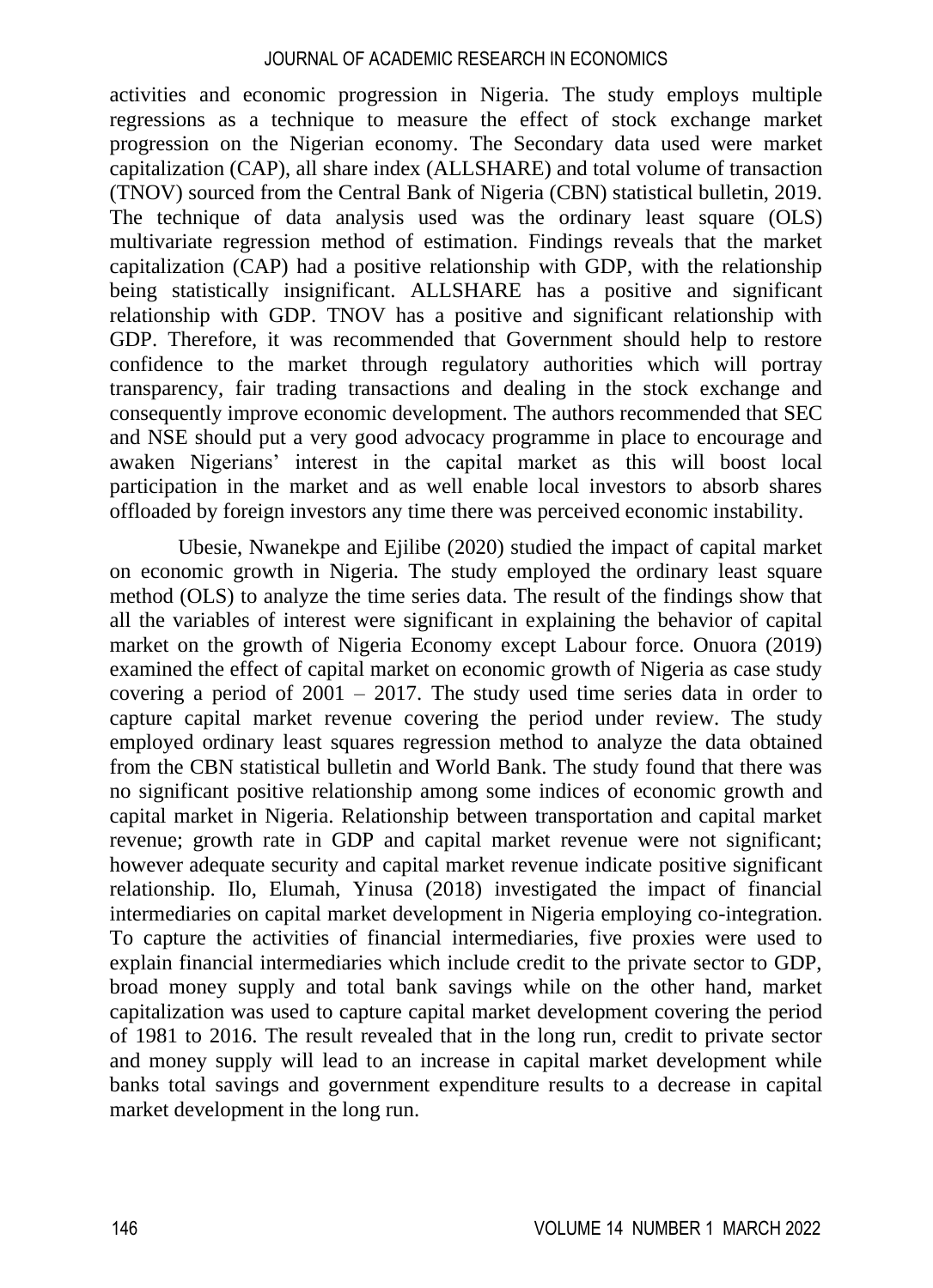Okoye, Modebe,Taiwo, & Okorie (2016) investigated the relationship between capital market development and economic growth using data on GDP (proxy for economic growth), market capitalization ratio, value traded ratio and stock market turnover ratio (proxies for capital market development) over the period 1981-2014. Employing the vector error correction model, the study shows that in the short-run, market capitalization ratio and turnover ratio have significant negative effect on aggregate national output (GDP). The study also shows positive effect of value traded ratio as well as negative effect of inflation rate on GDP though not significant. The long-run estimate shows that all the exogenous variables have significant negative impact on GDP and that changes in market capitalization ratio, value traded ratio and turnover ratio produce more than proportionate changes in GDP. With an adjustment speed of about 91.12 per cent, the model presents an inherent capacity to overcome short-run disequilibrium. The Granger causality test shows evidence of causal impact of market capitalization ratio, value traded ratio and turnover ratio on aggregate national output. The study further shows uni-directional causality from GDP to inflation. Adeoye (2015) examined the impact of the Nigerian Capital Market on the Nigerian economy looking at a 20 years period from 1992 to 2011. The Nigerian Capital Market was proxy as Market Capitalization against some variables of the economy such as gross domestic product (GDP), foreign direct investment, inflation rates, total new issues, value of transaction and total listing. Using the multiple regression analysis, findings reveals that capital market has an insignificant impact on the Economy within the period under review. The study therefore advised that policies and measures that would boost investors" confidence should be enshrined in the running of Nigerian Capital Market so that it could contribute significantly to the growth of Nigerian economy noting that all elements of the market are essential ingredients to the development of a nation.

# **2. METHODOLOGY**

This study utilized the descriptive research design. Secondary data which were obtained from CBN and SEC statistical bulletins for various years were used for the descriptive analysis in the period 1985 to 2019, thus covering a period of thirty-five (35) years. Simple percentage was also used to determine the progression of the capital market using number of listed securities (a proxy for market accessibility), market capitalization (a proxy for market size), All Share Index (a proxy of market efficiency) and market depth (a proxy of ratio of market capitalization to gross domestic product (GDP) in the reference period. The period analyzed was segmented into a five year period for effective descriptive reporting purposes.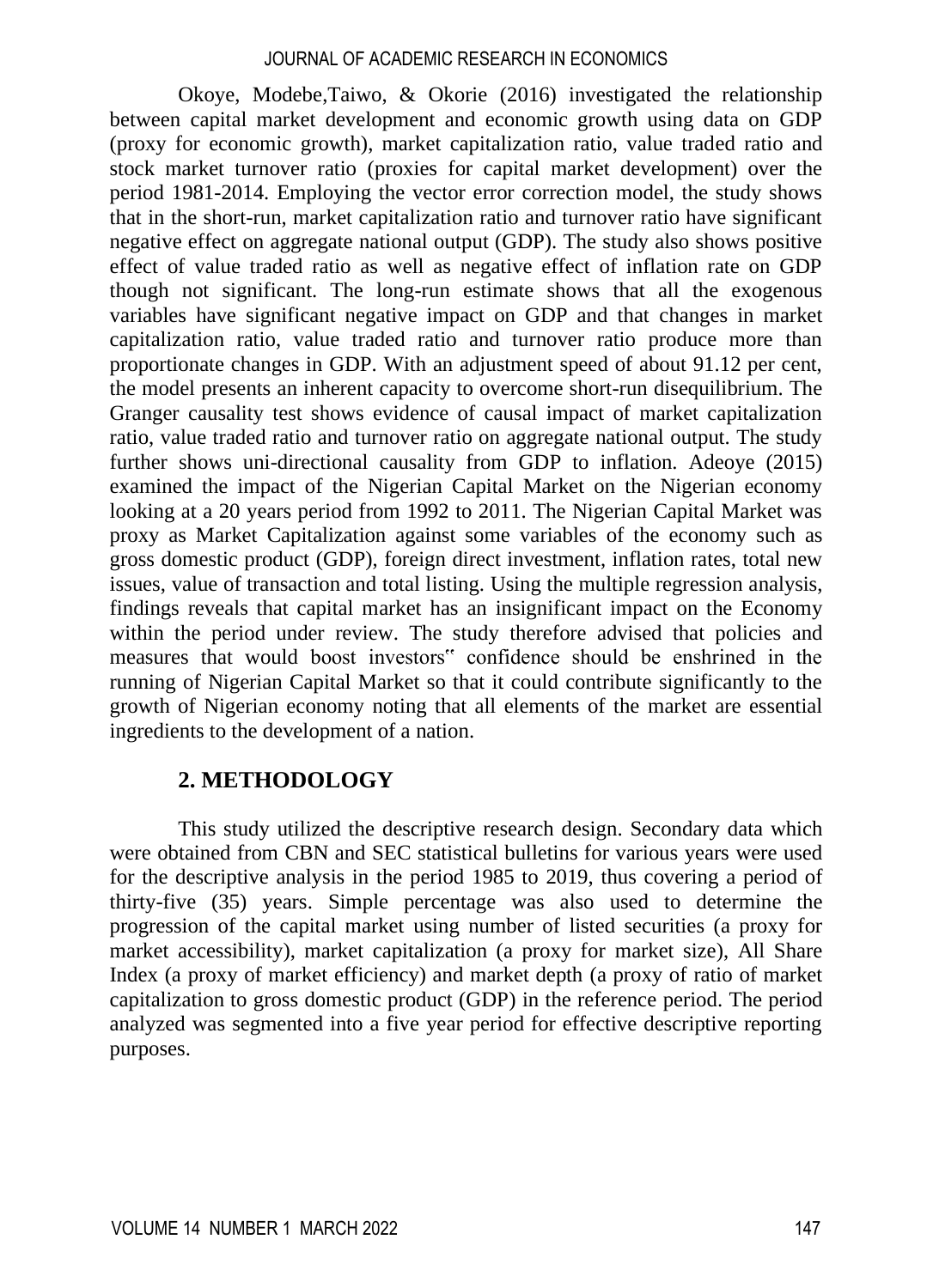# **3. DATA PRESENTATION AND ANALYSIS**

| Year    | <b>NLS</b> | Diff $(\%)$    | MC(NB) | <b>Diff</b> | <b>ASI</b> | <b>Diff</b> | <b>CM</b> depth | <b>Diff</b> |
|---------|------------|----------------|--------|-------------|------------|-------------|-----------------|-------------|
| 1985    | 220        |                | 6.60   |             | 127.3      |             | 0.04            |             |
| 1986    | 240        | 9              | 6.80   | 3           | 163.8      | 29          | 0.03            | $-2$        |
| 1987    | 244        | 2              | 8.20   | 21          | 190.9      | 17          | 0.03            | $-2$        |
| 1988    | 253        | $\overline{4}$ | 10.00  | 22          | 233.6      | 22          | 0.03            | $-5$        |
| 1989    | 267        | 6              | 12.80  | 28          | 325.3      | 39          | 0.03            | $-3$        |
| Average | ٠          | 5              |        | 18          |            | 27          |                 | $-3$        |

*Table 1: Nigerian Capital Market Progression between 1985 and 1989*

*Source: Authors' Computation from CBN statistical bulletin*

*Table 2: Nigerian Capital Market Progression between 1990 and 1994*

| Year    | <b>NLS</b> | $%$ Diff | MC(NB) | $%$ Diff | <b>ASI</b> | % Diff | <b>CM</b> depth | % Diff |
|---------|------------|----------|--------|----------|------------|--------|-----------------|--------|
| 1990    | 295        | 10       | 16.30  | 27       | 513.8      | 58     | 0.03            |        |
| 1991    | 239        | $-19$    | 23.10  | 42       | 783        | 52     | 0.04            | 19     |
| 1992    | 251        | 0.5      | 31.20  | 35       | 1107.6     | 41     | 0.03            | $-12$  |
| 1993    | 272        | 8        | 47.50  | 52       | 1543.8     | 39     | 0.04            | 10     |
| 1994    | 276        |          | 66.30  | 40       | 2205       | 43     | 0.04            | -1     |
| Average |            |          |        | 39       |            | 47     |                 | 23     |

*Source: Authors' Computation from CBN statistical bulletin*

*Table 3: Nigerian Capital Market Progression between 1995 and 1999*

| Year    | <b>NLS</b> | $%$ Diff     | MC(NB) | $%$ Diff | <b>ASI</b> | $%$ Diff | <b>CM</b> depth | % Diff   |
|---------|------------|--------------|--------|----------|------------|----------|-----------------|----------|
| 1995    | 276        | $\mathbf{0}$ | 180.40 | 172      | 5092.2     | 131      | 0.06            | 55       |
| 1996    | 276        | $\mathbf{0}$ | 285.80 | 58       | 6992.1     | 37       | 0.07            | 20       |
| 1997    | 264        | $-4$         | 281.90 | $-1$     | 6440.5     | $-8$     | 0.06            | $-9$     |
| 1998    | 264        | $\mathbf{0}$ | 262.60 | $-7$     | 5672.7     | $-12$    | 0.06            | $-14$    |
| 1999    | 268        | 2            | 300.00 | 14       | 5266.4     | $-7$     | 0.06            | $\Omega$ |
| Average |            | $-1$         |        | 47       |            | 28       |                 | 10       |

*Source: Authors' Computation from CBN statistical bulletin*

*Table 4: Nigerian Capital Market Progression between 2000 and 2004*

| Year | <b>NLS</b> | % Diff | MC(NB) | % Diff | ASI     | $%$ Diff | <b>CM</b> depth | $%$ Diff |
|------|------------|--------|--------|--------|---------|----------|-----------------|----------|
| 2000 | 260        | $-3$   | 472.30 |        | 8111    | 54       | 0.07            | ∠∠       |
| 2001 | 261        |        | 662.50 | 40     | 10963.1 | 35       | 0.08            | 20       |
| 2002 | 258        | - 1    | 764.90 |        | 12137.7 |          | 0.07            | $-17$    |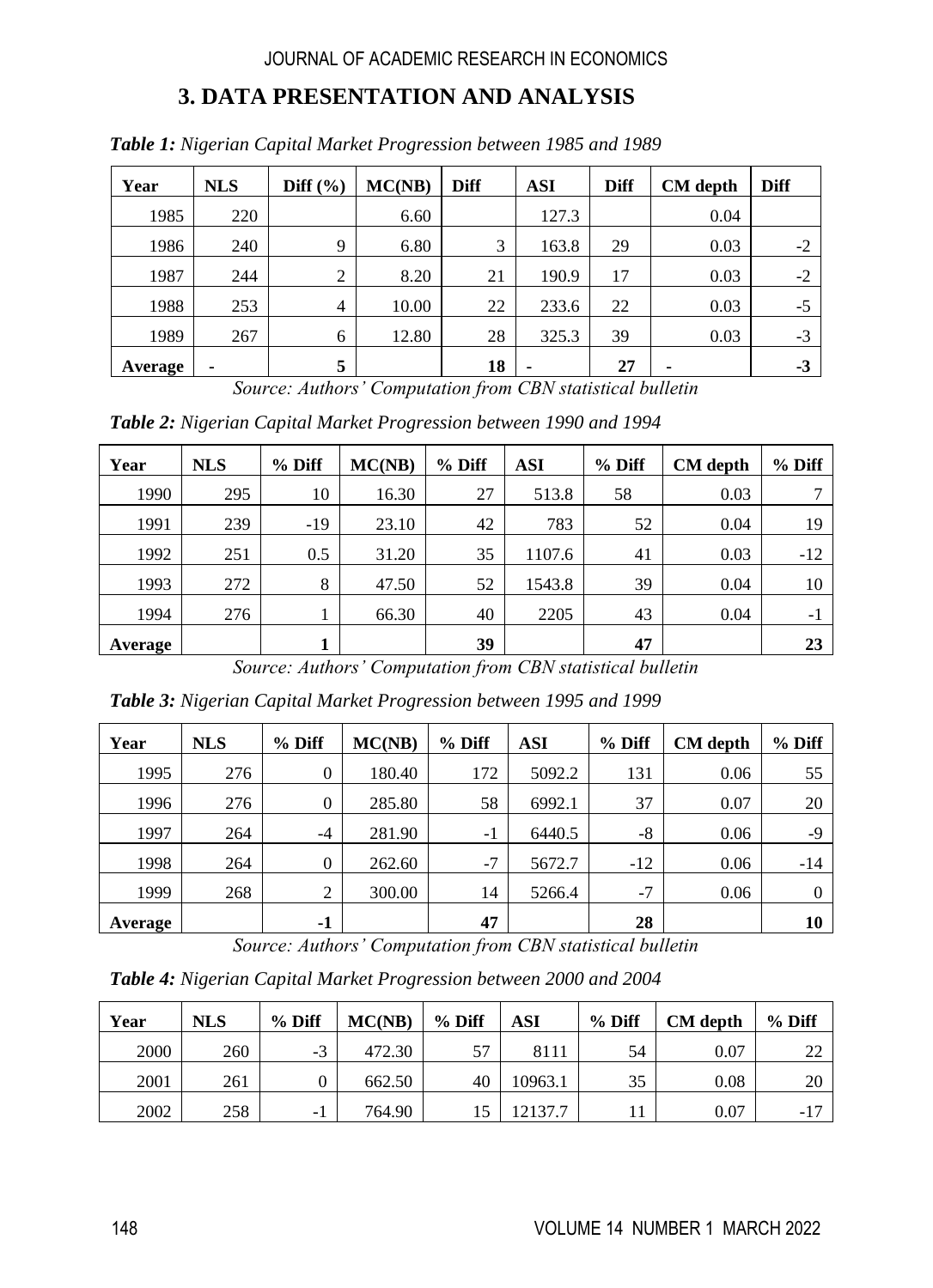| 2003    | 265         | ◡ | 1,359.30 | 78 | 20128.9 | 66      | 0.10         |          |
|---------|-------------|---|----------|----|---------|---------|--------------|----------|
| 2004    | 277<br>21 I | ັ | 112.50   | JJ | 23844.5 | 18      | 0.12<br>∪.⊥∠ | 10.      |
| Average |             |   |          | 49 |         | 27<br>ັ |              | 10<br>10 |

*Source: Authors' Computation from CBN statistical bulletin*

*Table 5: Nigerian Capital Market Progression between 2005 and 2009*

| Year    | <b>NLS</b> | % Diff         | MC(NB)    | $%$ Diff | <b>ASI</b> | $%$ Diff | <b>CM</b> depth | % Diff |
|---------|------------|----------------|-----------|----------|------------|----------|-----------------|--------|
| 2005    | 288        | $\overline{4}$ | 2,898.80  | 37       | 24085.8    |          | 0.13            | 8      |
| 2006    | 288        | $\theta$       | 5,133.60  | 77       | 33189.3    | 38       | 0.17            | 35     |
| 2007    | 310        | 8              | 13,173.90 | 157      | 57990.22   | 75       | 0.38            | 125    |
| 2008    | 301        | $-3$           | 9,532.80  | $-28$    | 31450.78   | $-46$    | 0.24            | $-37$  |
| 2009    | 265        | $-12$          | 7,027.70  | $-26$    | 20827.17   | $-34$    | 0.16            | $-32$  |
| Average |            | -1             |           | 43       |            | 7        |                 | 20     |

*Source: Authors' Computation from CBN statistical bulletin*

*Table 6: Nigerian Capital Market Progression between 2010 and 2014*

| Year    | <b>NLS</b> | % Diff | MC(NB)    | $%$ Diff       | <b>ASI</b> | % Diff | CM depth | % Diff |
|---------|------------|--------|-----------|----------------|------------|--------|----------|--------|
| 2010    | 264        | 0.00   | 9.909.40  | 41             | 24770.52   | 19     | 0.18     | 11     |
| 2011    | 250        | $-5$   | 10,275.40 | $\overline{4}$ | 20730.63   | $-16$  | 0.16     | $-10$  |
| 2012    | 256        | 2      | 14,800.94 | 44             | 28078.81   | 35     | 0.21     | 27     |
| 2013    | 254        | $-1$   | 19,077.42 | 29             | 41329.19   | 47     | 0.24     | 15     |
| 2014    | 252        | $-1$   | 16.875.10 | $-12$          | 34657.15   | $-16$  | 0.19     | $-20$  |
| Average |            | $-1$   |           | 21             |            | 14     |          |        |

*Source: Authors' Computation from CBN statistical bulletin*

*Table 7: Nigerian Capital Market Progression between 2015 and 2019*

| Year    | <b>NLS</b> | $%$ Diff | MC(NB)    | $%$ Diff | ASI      | % Diff | CM depth | % Diff |
|---------|------------|----------|-----------|----------|----------|--------|----------|--------|
| 2015    | 255        |          | 17,003.39 |          | 28642.25 | $-17$  | 0.18     | $-5$   |
| 2016    | 245        | $-4$     | 16,185.73 | $-5$     | 26874.62 | -6     | 0.16     | $-12$  |
| 2017    | 261        | 7        | 22,917.90 | 42       | 38243.19 | 42     | 0.20     | 26     |
| 2018    | 272        | 4        | 21,904.04 | $-4$     | 31430.5  | $-18$  | 0.17     | $-15$  |
| 2019    | 302        | 11       | 25,890.22 | 18       | 26842.07 | $-15$  | 0.18     |        |
| Average |            | 4        |           | 10       |          | $-3$   |          | 0      |

*Source: Authors' Computation from CBN statistical bulletin*

The result of table 1 indicates that the average progression from in terms of NLS was 5%; ASI was 27%; MC grew by 18% while CM depth declined by 3% between 1985 and 1989. The result of table 2 reveals that between 1990 and 1994,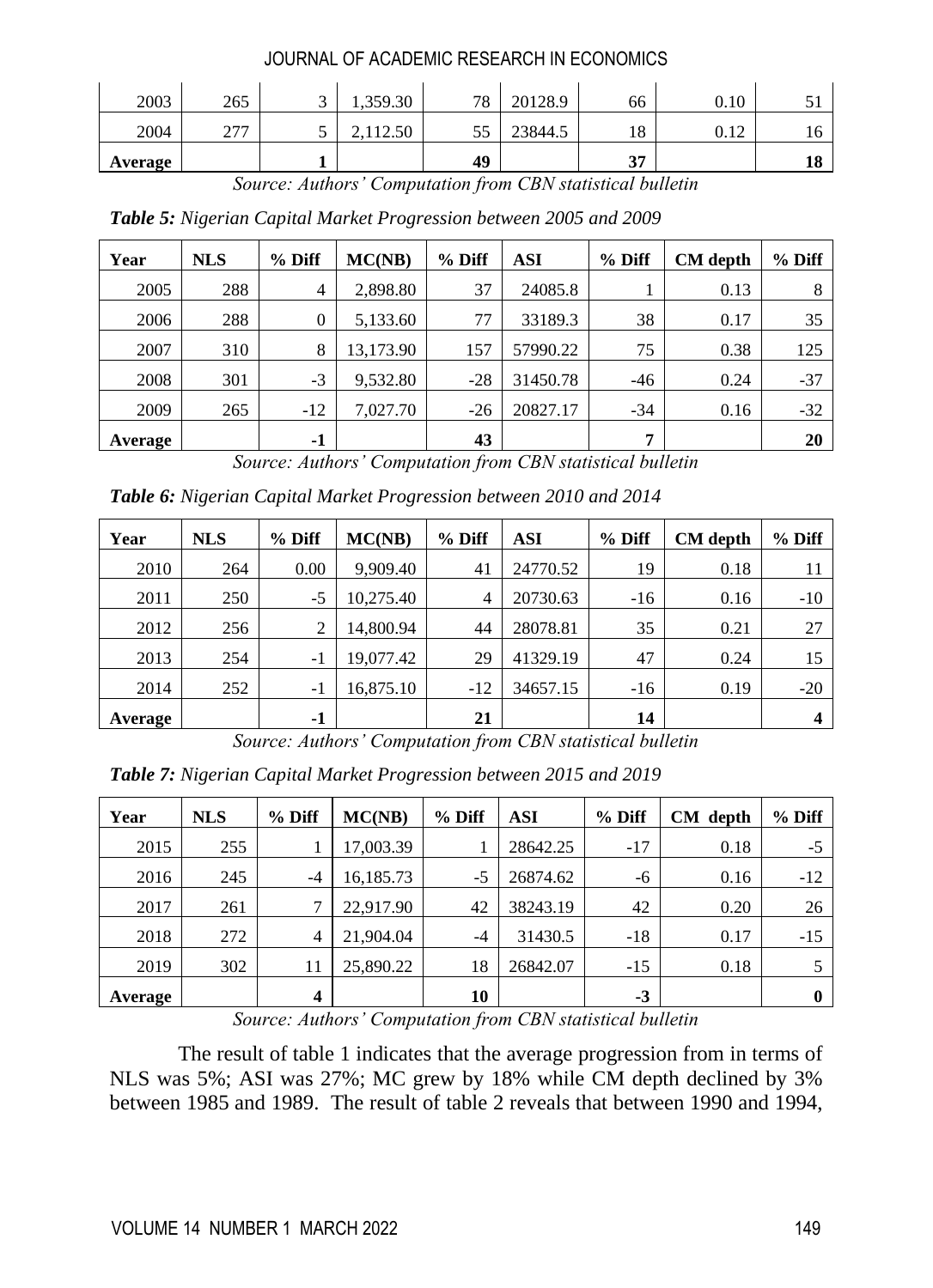the average progression of the capital market in terms of NLS was 1%, MC was 39%; ASI was 47% while the depth of the capital market recorded average 23% progression. The result of table 3 shows that the average progression of the capital market from 1995 to 1999 in terms of NLS was minus 1% while that of market capitalization was 47%, ASI was 28% and capital market depth was 10%. The result of table 4 indicated that the average progression of the capital market from 2000 to 2004 in terms of NLS was 1% while that of market capitalization was 49%, ASI was 37% and ratio of MC to GDP was 18%. The result of table 5 indicates that the average progression of the capital market from 2005 to 2009 in terms of NLS was minus 1% while that of market capitalization was 43%, ASI was 7% and ratio of MC to GDP was 20%. The result of table 6 shows that the average progression of the capital market from 2010 to 2014 in terms of NLS was minus 1% while that of market capitalization was 21%, ASI was 14% and ratio of MC to GDP, representing capital market depth was 4%. The result of table 7 indicated that the average progression of the capital market from 2015 to 2019 in terms of NLS was 4% while that of market capitalization was 10%, ASI was minus 3% and ratio of MC to GDP was flat. On the overall, the analysis reveals that between 1985 and 2019, the number of listing in the Nigerian capital market averaged 8%.

The finding portends that the number of listed companies in the Nigerian capital market is significantly low for over thirty (30) years. Market capitalization which is the commonest important indicator of the size and progression of the capital market from the analysis averaged 227%. It means that the aggregate number of securities issued in the Nigerian capital market has been impressive since 1985 to 2019. The finding supports the position of Nyong (2003) and Isenmila (2017) where they stated that the value of equities transactions and listing broadens the stock market and tell a good sign of its progression in a defined period. All share index (ASI) which shows the trends and performance of the securities market averaged 157% in the reference period. The finding points out that the volume and value of securities transactions was relatively high and also reveals a better mood of the securities market and progression in the examined. The depth of the Nigerian capital market averaged 72% between 1985 and 2019. In a nutshell, it can be concluded that the Nigerian capital market progressed relatively in the period examined.

# **4. CONCLUSION AND RECOMMENDATION**

Over the years, the capital market has shown to be a catalyst for real sector development and in general economic growth and development of any economy. So, developed and developing economies have paid much attention to its growth and development. Measuring its progression is critical in-order to know how it is faring. This study has taken a critical evaluation of Nigerian capital market since 1985 to 2019 with a view to knowing its progression, From the evaluation, it is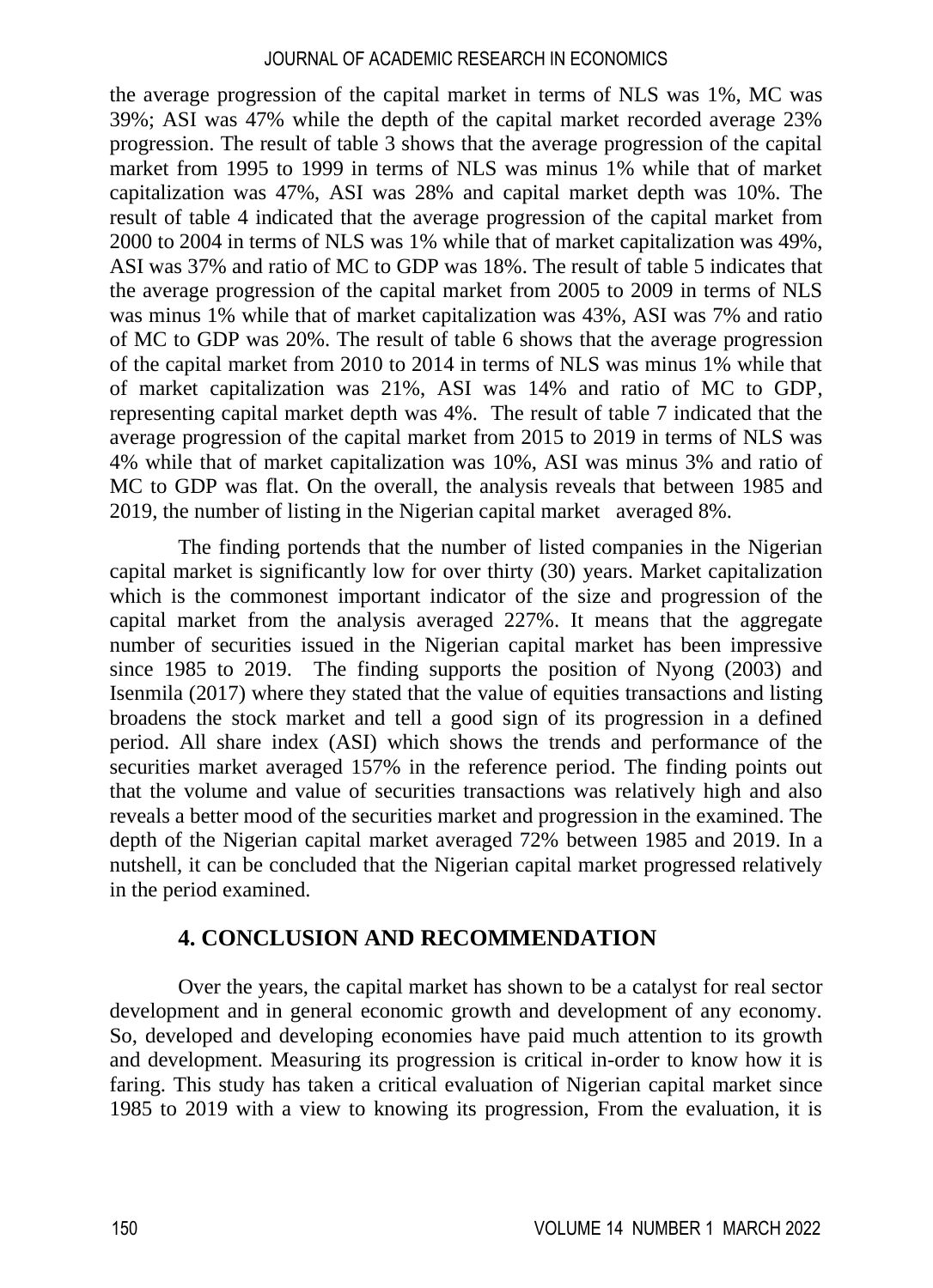clear from the four cardinal points of assessing capital market progression or performance using size, accessibility, efficiency and depth that the Nigerian capital market has progressed steadily in terms of market size, efficiency and depth but was retrogressive in terms of the number of listed firms in the reference period. From the analysis, it is recommended that capital market operators and regulators should do more in the areas of listing more securities by reducing the obstacle for listing, efficiency and especially the depth of the market (increase trading in the floor) for it to effectively and efficiently provide move fund from surplus sector to deficit sector. The study also suggested that the government should come up with effective and enabling policies geared towards minimizing macro -economic instability capable of hampering the deepening of the capital market and its progression in Nigeria in order to make it globally competitive for investors.

# **REFERENCES**

- Adeoye A. A. (2015). Impact of the Nigerian Capital Market on the Economy. *European Journal of Accounting Auditing and Finance Research*, 3(2), 88-96,
- Adesanya, B. M., Adediji, A. M., & Okenna, N. P. (2020). Stock Exchange Market Activities and Economic Development: Evidence from the Nigerian Economy. *Bingham Journal of Economics and Allied Studies (BJEAS).* 4(2). 231-345.
- Akpomudje, O. (2017). Legal Regulation of the Capital Market in Nigeria: Analysis and Prospects for reform. A thesis submitted for the degree of Ph.D.at Lancaster University
- Babalola, J.A & Adegbite, M.A (2000). The Performance of the Nigerian Capital Market since Deregulation in 1986. *CBN Economic & Financial Review*, 39(1) 1-19
- Central Bank of Nigeria (2019). *Central Bank of Nigeria Statistical Bulletin*. Retrieved from: [https://www.cbn.gov.ng/Out/2020/STD/2019%20Statistical%](https://www.cbn.gov.ng/Out/2020/STD/2019%20Statistical%25) 20Bulletin\_Explanatory%2 0Notes%20e\_Copy.pdf
- Ewah, S.O.E., Esang, A.E., & Bassey, J.U. (2009) Appraisal of Capital Market Efficiency on Economic Growth in Nigeria. *International Journal of Business and Management* 4(12)219 -227
- Ilo, B.M., Elumah, L.O Yinusa,O.G. (2018). Financial Intermediaries and Capital Market Development in Nigeria. *Studies in Business and Economics* 21(1):69- 82.
- Isenmila, P.A. (2017). Nigerian Securities Market: The Twists and the Turns Towards Engendering Growth. The 196th inaugural lecture series delivered at the University of Benin, Benin City, Nigeria, 17th August.
- Isenmila., P.A., Eragbhe, E. & Ogiedu, K.O. (2010). *Corporate Finance*, Mindex publishing company Ltd. Benin City, Nigeria.